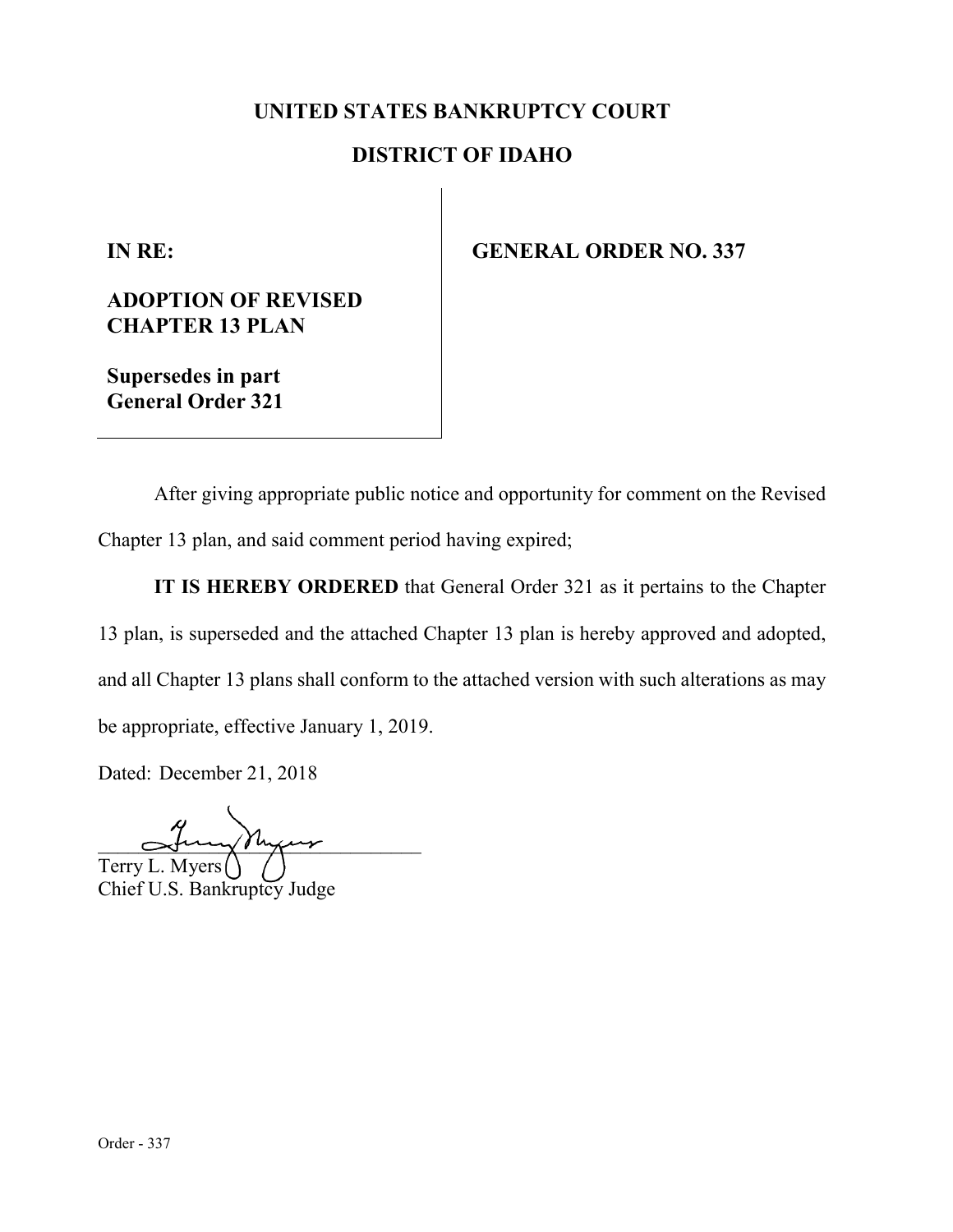| Fill in this information to identify your case: |                                                        |             |           |  |  |  |
|-------------------------------------------------|--------------------------------------------------------|-------------|-----------|--|--|--|
| Debtor 1                                        | <b>First Name</b>                                      | Middle Name | Last Name |  |  |  |
| Debtor 2                                        | <b>First Name</b>                                      | Middle Name | Last Name |  |  |  |
|                                                 | United States District Court for the District of Idaho |             |           |  |  |  |
| Case number<br>(If known)                       |                                                        |             |           |  |  |  |
|                                                 |                                                        |             |           |  |  |  |

Check if this is an amended plan, and list below the sections of that plan that have been changed.  $\Box$ 

| Part 1:       | <b>Notices</b>                                                                                                                                                                                                                                                                                                                                                                                                                                                                                                  |                     |                        |  |  |  |
|---------------|-----------------------------------------------------------------------------------------------------------------------------------------------------------------------------------------------------------------------------------------------------------------------------------------------------------------------------------------------------------------------------------------------------------------------------------------------------------------------------------------------------------------|---------------------|------------------------|--|--|--|
| To Debtors:   | This form sets out options that may be appropriate in some cases, but the presence of an option on the form does not<br>indicate that the option is appropriate in your circumstances. Plans that do not comply with local rules and judicial rulings may not<br>be confirmable.                                                                                                                                                                                                                                |                     |                        |  |  |  |
|               | In the following notice to creditors, you must check each box that applies.                                                                                                                                                                                                                                                                                                                                                                                                                                     |                     |                        |  |  |  |
| To Creditors: | Your rights may be affected by this plan. Your claim may be reduced, modified, or eliminated.                                                                                                                                                                                                                                                                                                                                                                                                                   |                     |                        |  |  |  |
|               | You should read this plan carefully and discuss it with your attorney. If you do not<br>have an attorney, you may wish to consult one.                                                                                                                                                                                                                                                                                                                                                                          |                     |                        |  |  |  |
|               | If you oppose the plan's treatment of your claim or any provision of this plan, you or your attorney must file an objection to<br>confirmation at least 7 days before the date set for the hearing on confirmation, unless otherwise ordered by the bankruptcy<br>court. The bankruptcy court may confirm this plan without further notice if no objection to confirmation is filed. See Bankruptcy<br>Rule 3015. In addition, you may need to file a timely proof of claim in order to be paid under any plan. |                     |                        |  |  |  |
|               | The following matters are of particular importance. Debtors must check one box on each line to state whether or not the plan<br>includes each of the following items. If an item is checked as "Not Included" or if both boxes are checked, the provision will<br>be ineffective if set out later in the plan.                                                                                                                                                                                                  |                     |                        |  |  |  |
| 1.1           | A limit on the amount of a secured claim, set out in Section 3.2, which may result in a partial<br>payment or no payment at all to the secured creditor                                                                                                                                                                                                                                                                                                                                                         | $\bigcap$ Included  | $\bigcap$ Not included |  |  |  |
| 1.2           | Avoidance of a judicial lien or nonpossessory, nonpurchase money security interest, set out<br>in Section 3.4                                                                                                                                                                                                                                                                                                                                                                                                   | $\bigcap$ Included  | $\bigcap$ Not included |  |  |  |
| 1.3           | Nonstandard provisions, set out in Part 8                                                                                                                                                                                                                                                                                                                                                                                                                                                                       | $\bigcap$ Included  | $\bigcap$ Not included |  |  |  |
| 1.4           | Discharge: Debtor 1 is eligible for discharge of debts                                                                                                                                                                                                                                                                                                                                                                                                                                                          | $\bigcirc$ Eligible | $\bigcap$ Not eligible |  |  |  |
|               | Discharge: Debtor 2 is eligible for discharge of debts                                                                                                                                                                                                                                                                                                                                                                                                                                                          | C<br>Eligible       | Not eligible           |  |  |  |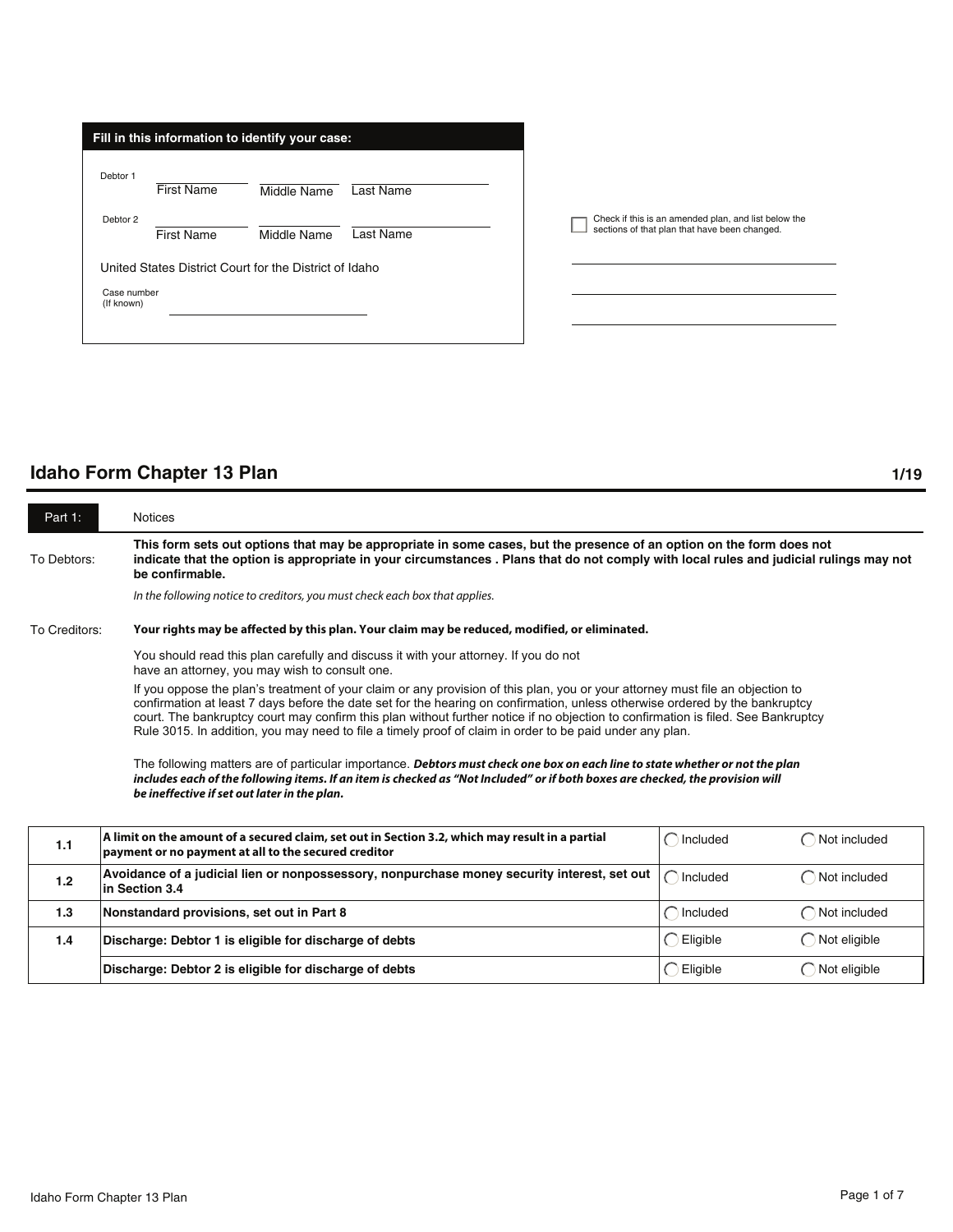# **Part 2: Plan Payments and Length of Plan 2.1 No later than thirty (30) days after the date the bankruptcy petition is filed or the case converted to Chapter 13, debtor(s) will commence making regular payments to the trustee as follows**: + - \$ per for months The Applicable Commitment Period is months. Debtor(s) may not pay off this plan in less than the term of the plan without notice to interested parties and an opportunity for hearing before the court unless the plan pays all allowed unsecured claims in full. **2.2 Regular payments to the trustee will be made from future income in the following manner:** *Check all that apply.*  $\Box$  Debtor(s) will make payments pursuant to a payroll deduction order.  $\Box$  Debtor(s) will make payments directly to the trustee. Debtor(s) acknowledge that if the debtor(s) is/are ever more than thirty (30) days delinquent on any payment due under this Section 2.1, upon request of the trustee, or request of the debtor(s) at any time, a payroll deduction order to debtor(s)' employer may immediately be issued. **2.3 Income tax refunds.** *Check one.*  $\Box$  Debtor(s) will retain any income tax refunds received during the plan term.  $\Box$  Debtor(s) project income tax refunds during the term of this plan. During the Applicable Commitment Period, debtor(s) will turn over to trustee all net income tax refunds. At any time during the term of the plan, debtor(s) shall be entitled to use a tax refund to pay taxes due any other income taxing authority and/or reasonable tax return preparation fees, unless already budgeted. Upon a stipulation between the trustee and the debtor(s), approved by an order of the court, the debtor(s) may retain, in whole or in part, certain net income tax refunds during the term of the plan to facilitate the terms of this plan or to meet other reasonable and necessary needs of the debtor(s).  $\Box$  Debtor(s) will treat income tax refunds as follows: **2.4 Additional payments.** *Check one.* **None.** *If "None" is checked, the rest of § 2.4 need not be completed or reproduced.* Debtor(s) will make additional payment(s) to the trustee from other sources, as specified below. Describe the source, estimated amount, П and date of each anticipated payment. **2.5 The trustee, for cause, may defer not more than two monthly payments per calendar year and not more than four payments over the term of the plan, without further notice to parties or a hearing before the court. Part 3: Treatment of Secured Claims 3.1 Maintenance of payments and cure of default, if any.** *Check one.* **None.** *If "None" is checked, the rest of § 3.1 need not be completed or reproduced.* The debtor(s) will maintain the current contractual installment payments on the secured claims listed below, with any changes required by П.

the applicable contract and noticed in conformity with any applicable rules. These payments will be disbursed either by the trustee or directly by the debtor(s), as specified below. Any existing arrearage on a listed claim will be paid in full through disbursements by the trustee, with interest, if any, at the rate stated in equal monthly installments over the term of the plan. Unless otherwise ordered by the court, the amounts listed on a proof of claim filed before the filing deadline under Bankruptcy Rule 3002(c) control over any contrary amounts listed below as to the current installment payment and arrearage. In the absence of a contrary timely filed proof of claim, the amounts stated below are controlling. If relief from the automatic stay is ordered as to any item of collateral listed in this paragraph, then, unless otherwise ordered by the court, all payments under this paragraph as to that collateral will cease, and all secured claims based on that collateral will no longer be treated by the plan.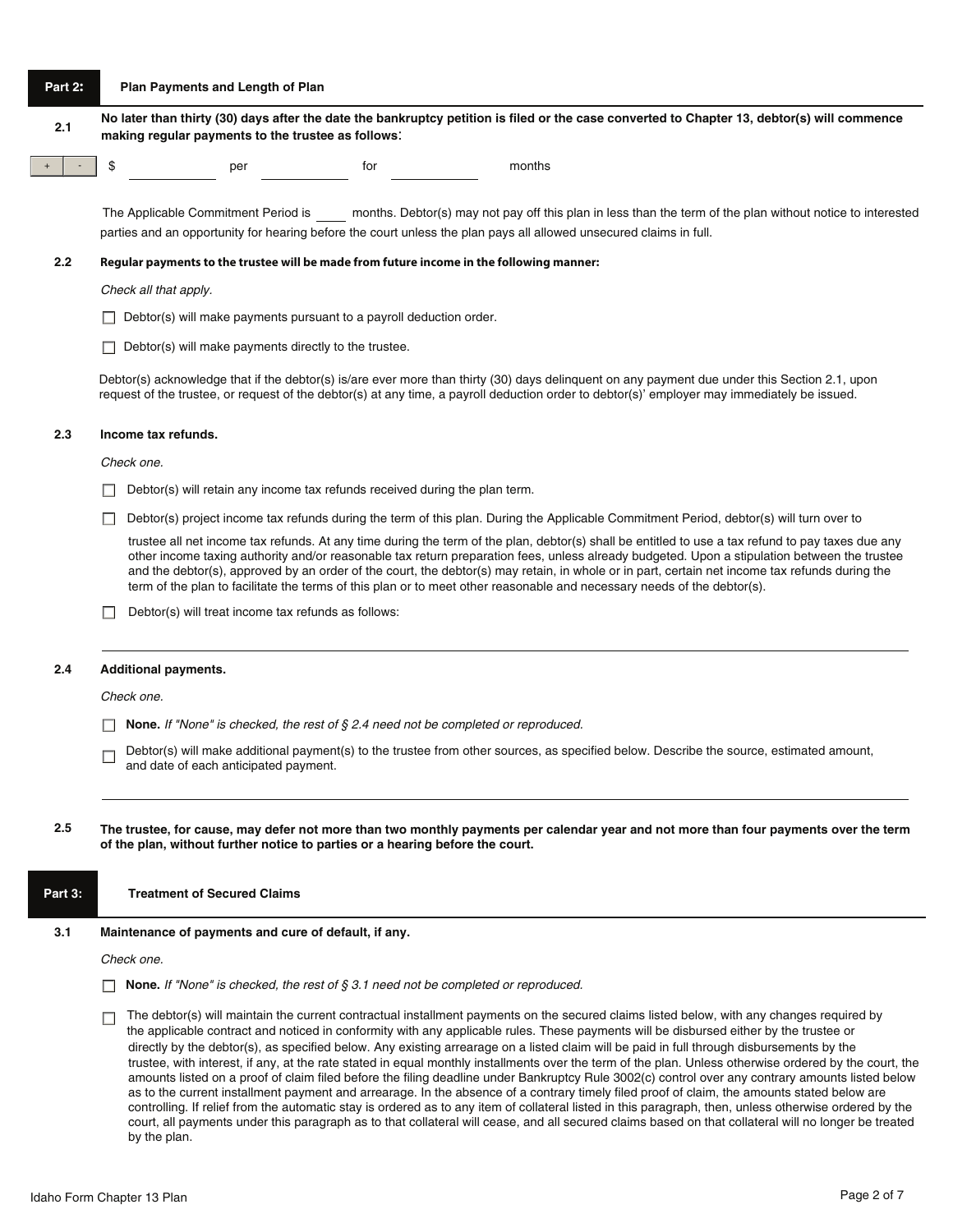|     | Name of Creditor                                                                                                                                                                                                                                                                                                                                                                                                                                                                                                                                                                                                                                                                                                 | Collateral                                                                                   | <b>Current installment</b><br>payment<br>(including escrow) |              | Estimated amount of<br>arrearage<br>(if any)                          | applicable)                |               | Interest rate on arrearage (if Estimated Total payments by<br>trustee |
|-----|------------------------------------------------------------------------------------------------------------------------------------------------------------------------------------------------------------------------------------------------------------------------------------------------------------------------------------------------------------------------------------------------------------------------------------------------------------------------------------------------------------------------------------------------------------------------------------------------------------------------------------------------------------------------------------------------------------------|----------------------------------------------------------------------------------------------|-------------------------------------------------------------|--------------|-----------------------------------------------------------------------|----------------------------|---------------|-----------------------------------------------------------------------|
|     |                                                                                                                                                                                                                                                                                                                                                                                                                                                                                                                                                                                                                                                                                                                  |                                                                                              | \$                                                          | \$           |                                                                       |                            | $%$ \$        |                                                                       |
|     |                                                                                                                                                                                                                                                                                                                                                                                                                                                                                                                                                                                                                                                                                                                  |                                                                                              | Disbursed by:                                               | П<br>Trustee |                                                                       | Debtor(s)                  |               |                                                                       |
|     |                                                                                                                                                                                                                                                                                                                                                                                                                                                                                                                                                                                                                                                                                                                  |                                                                                              |                                                             |              |                                                                       |                            |               |                                                                       |
| 3.2 | Request for valuation of security, payment of fully secured claims, and modification of undersecured claims.                                                                                                                                                                                                                                                                                                                                                                                                                                                                                                                                                                                                     |                                                                                              |                                                             |              |                                                                       |                            |               |                                                                       |
|     | Check one.                                                                                                                                                                                                                                                                                                                                                                                                                                                                                                                                                                                                                                                                                                       |                                                                                              |                                                             |              |                                                                       |                            |               |                                                                       |
|     |                                                                                                                                                                                                                                                                                                                                                                                                                                                                                                                                                                                                                                                                                                                  | <b>None.</b> If "None" is checked, the rest of $\S$ 3.2 need not be completed or reproduced. |                                                             |              |                                                                       |                            |               |                                                                       |
|     | The debtor(s) request that the court determine the value of the secured claims listed below. For each non-governmental secured claim<br>г<br>listed below, the debtor(s) state that the value of the secured claim should be as set out in the column headed Amount of secured<br>claim. For secured claims of governmental units, unless otherwise ordered by the court, the value of a secured claim listed in a proof of<br>claim filed in accordance with the Bankruptcy Rules controls over any contrary amount listed below. For each listed claim, the value of<br>the secured claim will be paid in full with interest at the rate stated below in equal monthly installments over the term of the plan. |                                                                                              |                                                             |              |                                                                       |                            |               |                                                                       |
|     | The portion of any allowed claim that exceeds the amount of the secured claim will be treated as an unsecured claim under Part 5 of this<br>plan. If the amount of a creditor's secured claim is listed below as having no value, the creditor's allowed claim will be treated in its entirety<br>as an unsecured claim under Part 5 of this plan. Unless otherwise ordered by the court, the amount of the creditor's total claim listed on the<br>proof of claim controls over any contrary amounts listed in this paragraph.                                                                                                                                                                                  |                                                                                              |                                                             |              |                                                                       |                            |               |                                                                       |
|     | The holder of any claim listed below as having value in the column headed Amount of secured claim will retain the lien on the property interest<br>of the debtor(s) or the estate(s) until the earlier of:                                                                                                                                                                                                                                                                                                                                                                                                                                                                                                       |                                                                                              |                                                             |              |                                                                       |                            |               |                                                                       |
|     | (a) payment of the underlying debt determined under nonbankruptcy law, or<br>(b) discharge of the underlying debt under 11 U.S.C. § 1328, at which time the lien will terminate and be released by the creditor.                                                                                                                                                                                                                                                                                                                                                                                                                                                                                                 |                                                                                              |                                                             |              |                                                                       |                            |               |                                                                       |
|     | For each creditor listed in this section 3.2 the debtor(s) will serve notice on such creditor as required in Bankruptcy Rule 7004<br>and file a proof of service with the court. Request for valuation of security in which creditors hold an interest must be made<br>consistent with Rule 3012.                                                                                                                                                                                                                                                                                                                                                                                                                |                                                                                              |                                                             |              |                                                                       |                            |               |                                                                       |
|     | Name of creditor                                                                                                                                                                                                                                                                                                                                                                                                                                                                                                                                                                                                                                                                                                 | Estimated<br>amount of<br>creditor's total<br>claim                                          | Collateral                                                  |              | Amount of claims<br>Value of collateral senior to creditor's<br>claim | Amount of secured<br>claim | Interest rate | Estimated total of<br>monthly payments                                |
|     |                                                                                                                                                                                                                                                                                                                                                                                                                                                                                                                                                                                                                                                                                                                  |                                                                                              |                                                             |              |                                                                       |                            | $\%$          |                                                                       |
|     |                                                                                                                                                                                                                                                                                                                                                                                                                                                                                                                                                                                                                                                                                                                  |                                                                                              |                                                             |              |                                                                       |                            |               |                                                                       |
| 3.3 | Secured claims excluded from 11 U.S.C. § 506.                                                                                                                                                                                                                                                                                                                                                                                                                                                                                                                                                                                                                                                                    |                                                                                              |                                                             |              |                                                                       |                            |               |                                                                       |
|     | Check one.                                                                                                                                                                                                                                                                                                                                                                                                                                                                                                                                                                                                                                                                                                       |                                                                                              |                                                             |              |                                                                       |                            |               |                                                                       |
|     | <b>None.</b> If "None" is checked, the rest of $\S$ 3.3 need not be completed or reproduced.                                                                                                                                                                                                                                                                                                                                                                                                                                                                                                                                                                                                                     |                                                                                              |                                                             |              |                                                                       |                            |               |                                                                       |
|     | The claims listed below were either:                                                                                                                                                                                                                                                                                                                                                                                                                                                                                                                                                                                                                                                                             |                                                                                              |                                                             |              |                                                                       |                            |               |                                                                       |
|     | (1) incurred within 910 days before the petition date and secured by a purchase money security interest in a motor vehicle acquired for the<br>personal use of the debtor(s), or                                                                                                                                                                                                                                                                                                                                                                                                                                                                                                                                 |                                                                                              |                                                             |              |                                                                       |                            |               |                                                                       |
|     | (2) incurred within 1 year of the petition date and secured by a purchase money security interest in any other thing of value.                                                                                                                                                                                                                                                                                                                                                                                                                                                                                                                                                                                   |                                                                                              |                                                             |              |                                                                       |                            |               |                                                                       |
|     | These claims will be paid in full under the plan with interest at the rate stated below in equal monthly installments over the term of the plan.<br>These payments will be disbursed either by the trustee or directly by the debtor(s), as specified below. Unless otherwise ordered by the court,<br>the claim amount stated on a proof of claim filed before the filing deadline under Bankruptcy Rule 3002(c) controls over any contrary amount<br>listed below. In the absence of a contrary timely filed proof of claim, the amounts stated below are controlling.                                                                                                                                         |                                                                                              |                                                             |              |                                                                       |                            |               |                                                                       |
|     |                                                                                                                                                                                                                                                                                                                                                                                                                                                                                                                                                                                                                                                                                                                  |                                                                                              |                                                             |              |                                                                       |                            |               | <b>Estimated total</b>                                                |

| Name of Creditor | Collateral    | Amount of claim | Date of Contract | Interest rate | Estimated total<br>payments by<br>trustee |
|------------------|---------------|-----------------|------------------|---------------|-------------------------------------------|
|                  |               |                 |                  | %             |                                           |
|                  | Disbursed by: | Trustee         | Debtor(s)        |               |                                           |

 $+$   $-$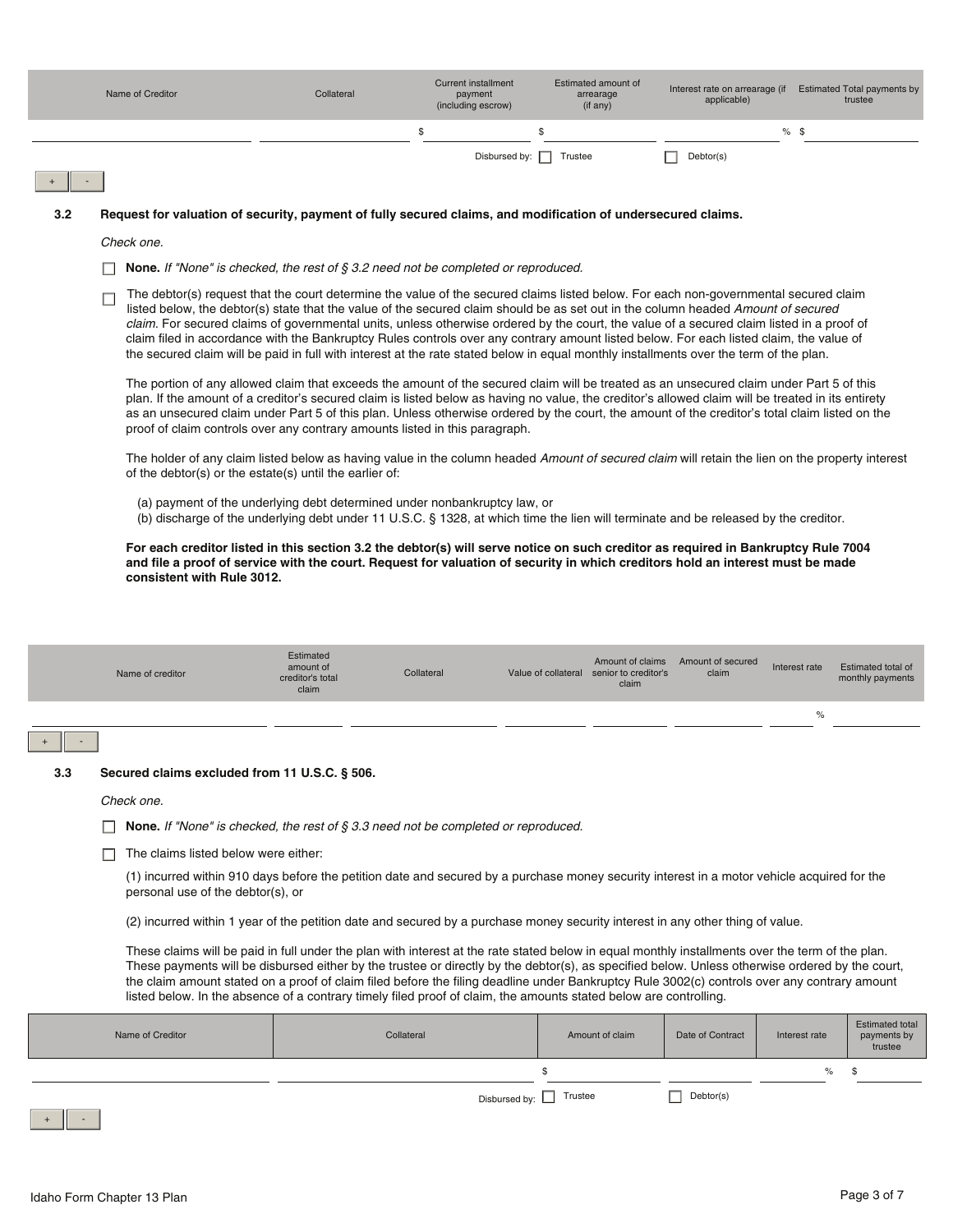#### **3.4 Lien Avoidance**

*Check one.*

**None.** *If "None" is checked, the rest of § 3.4 need not be completed or reproduced.*

The judicial liens or nonpossessory, nonpurchase money security interests securing the claims listed below impair exemptions to which the  $\Box$ debtor(s) would have been entitled under 11 U.S.C. § 522(b). Unless otherwise ordered by the court, a judicial lien or security interest

securing a claim listed below will be avoided pursuant to § 522(f) and Bankruptcy Rule 4003(d) to the extent that it impairs such exemptions upon entry of the order confirming the plan. The amount of the judicial lien or security interest that is avoided will be treated as an unsecured claim in Part 5 to the extent allowed. The amount, if any, of the judicial lien or security interest that is not avoided will be paid in full as a secured claim under the plan. **For each creditor listed in this section 3.4 the debtor(s) will serve notice on such creditor as required in Bankruptcy Rule 7004 and file a proof of service with the court.**

| Information regarding judicial lien or security<br>interest                                                                                                | <b>Calculation of lien avoidance</b>                                                                         | Treatment of remaining secured claim      |
|------------------------------------------------------------------------------------------------------------------------------------------------------------|--------------------------------------------------------------------------------------------------------------|-------------------------------------------|
| Name of creditor                                                                                                                                           | a. Amount of lien                                                                                            | Amount of secured claim after avoidance   |
|                                                                                                                                                            | b. Amount of all other senior liens                                                                          | (line a minus line f)                     |
| Collateral                                                                                                                                                 | c. Value of claimed exemptions                                                                               | Interest rate (if applicable)             |
|                                                                                                                                                            | d. Total of adding lines a, b, and c                                                                         | %                                         |
| Statutory basis of exemption                                                                                                                               | e. Value of debtor(s)' interest in property                                                                  | Monthly payment on secured claim          |
|                                                                                                                                                            | Subtract line e from line d.                                                                                 |                                           |
| Lien identification (such as judgment date,<br>financing statement, date of lien recording, book Extent of exemption impairment (Check<br>and page number) | applicable box):                                                                                             | Estimated total payments on secured claim |
|                                                                                                                                                            | Line f is equal to or greater than line a.<br>The entire lien is avoided. (Do not complete the next column.) |                                           |
|                                                                                                                                                            | Line f is less than line a.<br>A portion of the lien is avoided. (Complete the next column.)                 |                                           |

#### **3.5 Surrender of collateral.**

*Check one.*

 $\Box$ **None.** *If "None" is checked, the rest of § 3.5 need not be completed or reproduced.*

The debtor(s) elect to surrender to each creditor listed below the collateral that secures the creditor's claim. The debtor(s) request that  $\Box$ upon confirmation of this plan the stay under 11 U.S.C. § 362(a) be terminated as to the collateral only and that the stay under § 1301 be terminated in all respects. Any allowed unsecured claim resulting from the disposition of the collateral will be treated in Part 5 below.

|     | Name of creditor                                                                                                                                                                                                                                                                                                                                                                                                                                                                                                                        |                   | <b>Collateral</b>                                                                                                                              |
|-----|-----------------------------------------------------------------------------------------------------------------------------------------------------------------------------------------------------------------------------------------------------------------------------------------------------------------------------------------------------------------------------------------------------------------------------------------------------------------------------------------------------------------------------------------|-------------------|------------------------------------------------------------------------------------------------------------------------------------------------|
|     |                                                                                                                                                                                                                                                                                                                                                                                                                                                                                                                                         |                   |                                                                                                                                                |
| 3.6 | <b>Adequate Protection Payments.</b>                                                                                                                                                                                                                                                                                                                                                                                                                                                                                                    |                   |                                                                                                                                                |
|     | Check one.                                                                                                                                                                                                                                                                                                                                                                                                                                                                                                                              |                   |                                                                                                                                                |
|     | <b>None.</b> If "None" is checked, the rest of $\S$ 3.6 need not be completed or reproduced.                                                                                                                                                                                                                                                                                                                                                                                                                                            |                   |                                                                                                                                                |
|     | making adequate protection payments on allowed claims to the following creditor(s) until confirmation.                                                                                                                                                                                                                                                                                                                                                                                                                                  |                   | No later than thirty (30) days after the date the bankruptcy petition is filed or the case converted to Chapter 13, the trustee shall commence |
|     | No later than thirty (30) days after the date the bankruptcy petition is filed or the case converted to Chapter 13, the debtor(s) shall commence<br>making payments on allowed claims of secured creditors, in an amount sufficient to provide adequate protection, directly to the creditor(s) until<br>confirmation. The payments made under this subsection shall reduce the amount owed under the plan. The debtor(s) shall timely provide<br>the trustee evidence of such payments, including the amount and date of the payments. |                   |                                                                                                                                                |
|     | Name of creditor                                                                                                                                                                                                                                                                                                                                                                                                                                                                                                                        | <b>Collateral</b> | <b>Adequate Protection Payment</b>                                                                                                             |
|     |                                                                                                                                                                                                                                                                                                                                                                                                                                                                                                                                         |                   | \$                                                                                                                                             |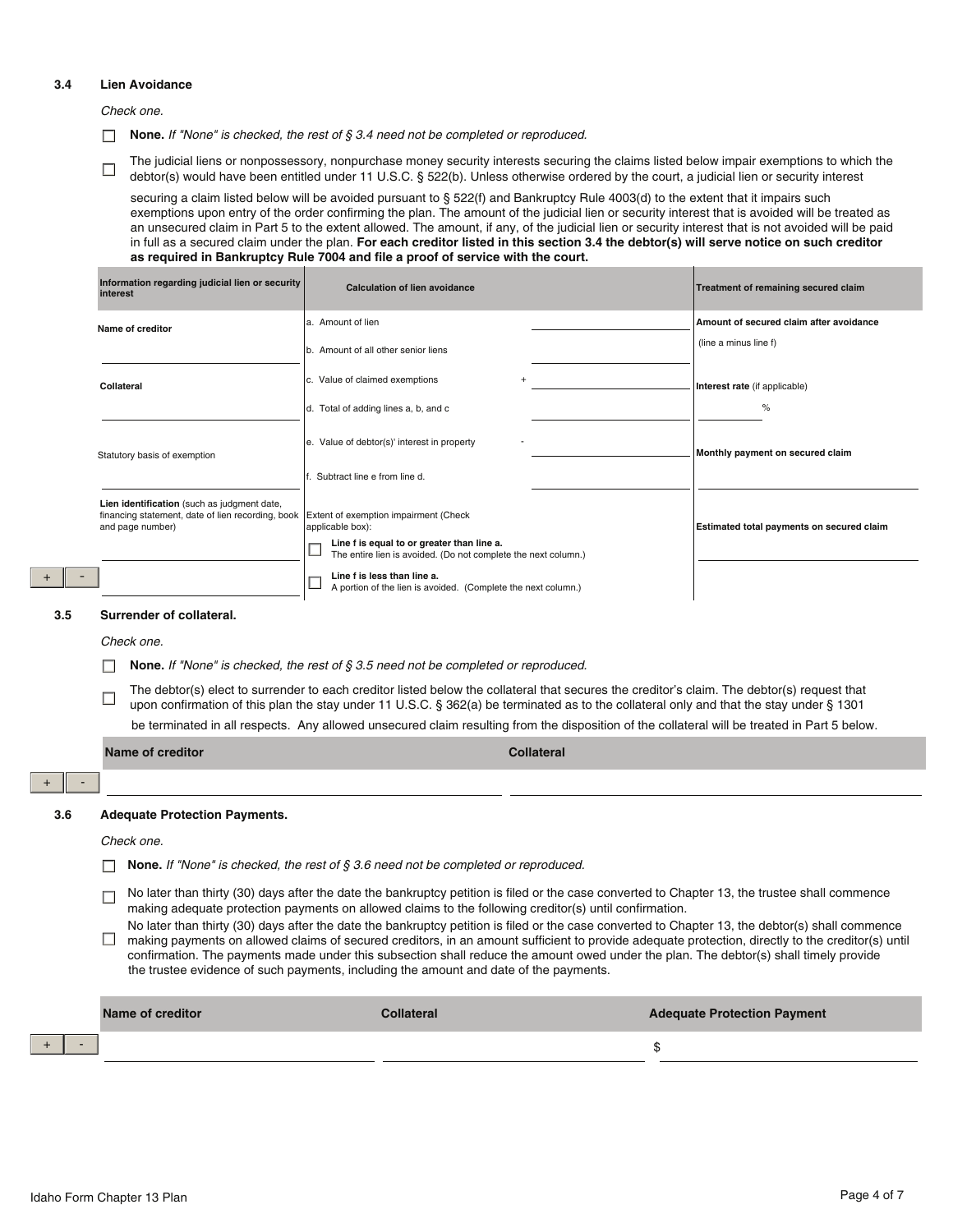#### **3.7 Post-Petition Real Property Tax Payments.**

*Check one.*

- $\Box$ **None.** *If "None" is checked, the rest of § 3.7 need not be completed or reproduced.*
- Real property taxes are paid through escrow by debtor(s)' mortgage holder.  $\Box$
- $\Box$  Real property taxes are paid directly by the debtor(s).

### **Part 4: Treatment of Fees and Priority Claims**

#### **4.1 General**

Trustee's fees and all allowed priority claims, including domestic support obligations other than those treated in § 4.5, will be paid in full without post-petition interest.

#### **4.2 Trustee's fees**

Trustee's fees are governed and paid as provided by 28 U.S.C. § 586.

#### **4.3 Attorney's fees**

*Check one.*

Model Retention Agreement Cases

|        | Debtor(s)' attorney has elected to charge a fixed fee pursuant to the Model Retention Agreement, Local Rule 2016, of \$                                                                                                                                                                                                                                                                                                         |
|--------|---------------------------------------------------------------------------------------------------------------------------------------------------------------------------------------------------------------------------------------------------------------------------------------------------------------------------------------------------------------------------------------------------------------------------------|
|        | (not to exceed \$4,000), exclusive of costs. Said attorney has received \$ prior to filing hereof and is to be paid the remaining                                                                                                                                                                                                                                                                                               |
|        | amount in monthly payments over the initial ___________________ months of distribution or in such longer period as is required to allow the trustee                                                                                                                                                                                                                                                                             |
|        | to make the set monthly installments as set forth in this plan.                                                                                                                                                                                                                                                                                                                                                                 |
|        | Non Model Retention Agreement Cases                                                                                                                                                                                                                                                                                                                                                                                             |
|        | Fees and costs to the debtor(s)' attorney in an amount to be proven and allowed by the court not to exceed                                                                                                                                                                                                                                                                                                                      |
|        | This is in addition to the fee retainer paid pre-petition in the amount of                                                                                                                                                                                                                                                                                                                                                      |
|        | a) payable in equal monthly installments over the initial months of distribution, or in such longer period as is required to allow                                                                                                                                                                                                                                                                                              |
|        | allow the trustee to make the set monthly installments.                                                                                                                                                                                                                                                                                                                                                                         |
|        | b) payable as funds become available.                                                                                                                                                                                                                                                                                                                                                                                           |
|        | Priority claims other than attorney's fees and those treated in § 4.5.                                                                                                                                                                                                                                                                                                                                                          |
|        | Check one.                                                                                                                                                                                                                                                                                                                                                                                                                      |
|        | <b>None.</b> If "None" is checked, the rest of $\S$ 4.4 need not be completed or reproduced.                                                                                                                                                                                                                                                                                                                                    |
| $\Box$ | The debtor(s) estimate the total amount of other priority claims to be<br>payable in equal monthly installments over the term of the plan.                                                                                                                                                                                                                                                                                      |
| $\Box$ | The debtor(s) estimate the total amount of other priority claims to be<br>payable as funds become available after set monthly installments pursuant to the plan are made.                                                                                                                                                                                                                                                       |
|        | Domestic support obligations.                                                                                                                                                                                                                                                                                                                                                                                                   |
|        | Check one.                                                                                                                                                                                                                                                                                                                                                                                                                      |
|        | <b>None.</b> If "None" is checked, the rest of $\S$ 4.5 need not be completed or reproduced.                                                                                                                                                                                                                                                                                                                                    |
|        | The debtor(s) is/are current on domestic support obligations and will continue to make post-petition payments pursuant to the support order.                                                                                                                                                                                                                                                                                    |
| ш      | Unsecured claims for domestic support obligations allowed under 11 U.S.C. $\S$ 507(a)(1)(A), which are estimated to be                                                                                                                                                                                                                                                                                                          |
|        | shall be paid in equal monthly installments over the term of the plan. The debtor(s) will continue to make post-petition payments pursuant to<br>the support order.                                                                                                                                                                                                                                                             |
| □      | Unsecured claims for domestic support obligations allowed under 11 U.S.C. § 507(a)(1)(B) shall be paid in equal monthly installments over<br>the term of the plan. The allowed priority claims listed below are based on a domestic support obligation that has been assigned to<br>or is owed to a governmental unit and will be paid less than the full amount of the claim under 11 U.S.C. § 1322(a)(4). This plan provision |

*requires that payments in § 2.1 be for a term of 60 months; see* 11 U.S.C. § 1322(a)(4).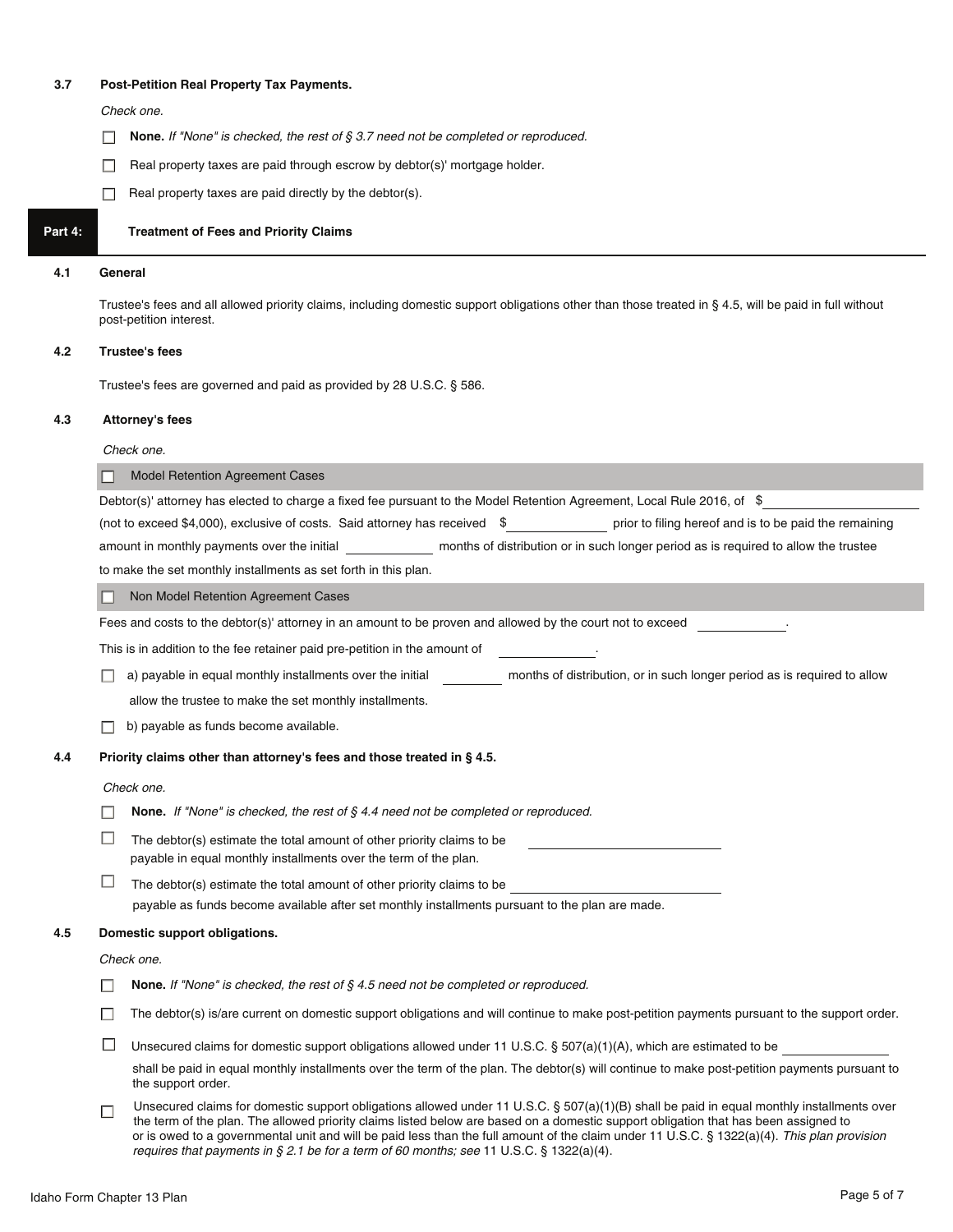|         | Name of creditor<br>Amount of claim to be paid                                                                                                                                                                                                                                                                                                                                        |                                                 |                                                       |                                                                                 |                                                                                  |  |
|---------|---------------------------------------------------------------------------------------------------------------------------------------------------------------------------------------------------------------------------------------------------------------------------------------------------------------------------------------------------------------------------------------|-------------------------------------------------|-------------------------------------------------------|---------------------------------------------------------------------------------|----------------------------------------------------------------------------------|--|
|         | \$                                                                                                                                                                                                                                                                                                                                                                                    |                                                 |                                                       |                                                                                 |                                                                                  |  |
|         |                                                                                                                                                                                                                                                                                                                                                                                       |                                                 |                                                       |                                                                                 |                                                                                  |  |
| Part 5: | <b>Treatment of Nonpriority Unsecured Claims</b>                                                                                                                                                                                                                                                                                                                                      |                                                 |                                                       |                                                                                 |                                                                                  |  |
| 5.1     | Nonpriority unsecured claims not separately classified.                                                                                                                                                                                                                                                                                                                               |                                                 |                                                       |                                                                                 |                                                                                  |  |
|         | Allowed nonpriority unsecured claims that are not separately classified will be paid, pro rata from, the funds remaining after disbursements<br>have been made to all other creditors provided for in this plan.                                                                                                                                                                      |                                                 |                                                       |                                                                                 |                                                                                  |  |
| 5.2     | Maintenance of payments and cure of any default on nonpriority unsecured claims.                                                                                                                                                                                                                                                                                                      |                                                 |                                                       |                                                                                 |                                                                                  |  |
|         | Check one.                                                                                                                                                                                                                                                                                                                                                                            |                                                 |                                                       |                                                                                 |                                                                                  |  |
|         | <b>None.</b> If "None" is checked, the rest of $\S$ 5.2 need not be completed or reproduced.                                                                                                                                                                                                                                                                                          |                                                 |                                                       |                                                                                 |                                                                                  |  |
|         | The debtor(s) will maintain the contractual installment payments and cure any default in payments on the unsecured claims listed below                                                                                                                                                                                                                                                |                                                 |                                                       |                                                                                 |                                                                                  |  |
|         | on which the last payment is due after the final plan payment. These payments will be disbursed either by the trustee or directly by the<br>debtor(s), as specified below. The claim for the arrearage amount will be paid in full as specified below and disbursed by the trustee.<br>The final column includes only payments disbursed by the trustee rather than by the debtor(s). |                                                 |                                                       |                                                                                 |                                                                                  |  |
|         | Name of Creditor                                                                                                                                                                                                                                                                                                                                                                      |                                                 | <b>Current installment</b><br>payment                 | Amount of arrearage to<br>be paid                                               | Estimated total payments to<br>trustee                                           |  |
|         |                                                                                                                                                                                                                                                                                                                                                                                       |                                                 | \$                                                    | \$                                                                              | \$                                                                               |  |
|         |                                                                                                                                                                                                                                                                                                                                                                                       | Disbursed by:                                   | Trustee                                               | Debtor(s)                                                                       |                                                                                  |  |
|         |                                                                                                                                                                                                                                                                                                                                                                                       |                                                 |                                                       |                                                                                 |                                                                                  |  |
| 5.3     | Other separately classified nonpriority unsecured claims.                                                                                                                                                                                                                                                                                                                             |                                                 |                                                       |                                                                                 |                                                                                  |  |
|         | Check one.                                                                                                                                                                                                                                                                                                                                                                            |                                                 |                                                       |                                                                                 |                                                                                  |  |
|         | None. If "None" is checked, the rest of $\S$ 5.3 need not be completed or reproduced.                                                                                                                                                                                                                                                                                                 |                                                 |                                                       |                                                                                 |                                                                                  |  |
|         | The nonpriority unsecured allowed claims listed below are separately classified and will be treated as follows                                                                                                                                                                                                                                                                        |                                                 |                                                       |                                                                                 |                                                                                  |  |
|         | Name of Creditor                                                                                                                                                                                                                                                                                                                                                                      | Basis for separate classification and treatment |                                                       | Amount to be paid on<br>the claim                                               | <b>Estimated total</b><br>Interest rate (if<br>applicable)<br>amount of payments |  |
|         |                                                                                                                                                                                                                                                                                                                                                                                       |                                                 | \$                                                    |                                                                                 | $%$ \$                                                                           |  |
|         |                                                                                                                                                                                                                                                                                                                                                                                       |                                                 |                                                       |                                                                                 |                                                                                  |  |
| Part 6: | <b>Executory Contracts and Unexpired Leases</b>                                                                                                                                                                                                                                                                                                                                       |                                                 |                                                       |                                                                                 |                                                                                  |  |
| 6.1     | The executory contracts and unexpired leases listed below are assumed and will be treated as specified. All other executory contracts<br>and unexpired leases are rejected.                                                                                                                                                                                                           |                                                 |                                                       |                                                                                 |                                                                                  |  |
|         | Check one.                                                                                                                                                                                                                                                                                                                                                                            |                                                 |                                                       |                                                                                 |                                                                                  |  |
|         | <b>None.</b> If "None" is checked, the rest of $\S 6.1$ need not be completed or reproduced.                                                                                                                                                                                                                                                                                          |                                                 |                                                       |                                                                                 |                                                                                  |  |
|         | Assumed items. Current installment payments will be disbursed either by the trustee or directly by the debtor(s), as specified below, subject<br>to any contrary court order. Arrearage payments will be disbursed by the trustee.                                                                                                                                                    |                                                 |                                                       |                                                                                 |                                                                                  |  |
|         | Description of leased property or<br>Name of Creditor<br>executory contract                                                                                                                                                                                                                                                                                                           | <b>Current installment</b><br>payment           | <b>Estimated amount of</b><br>arrearage<br>to be paid | <b>Treatment of arrearage</b><br>(Refer to other plan<br>section if applicable) | <b>Estimated total payments</b><br>by trustee                                    |  |
|         |                                                                                                                                                                                                                                                                                                                                                                                       |                                                 | \$                                                    |                                                                                 | \$                                                                               |  |
|         |                                                                                                                                                                                                                                                                                                                                                                                       | Disbursed by:                                   | Trustee                                               | Debtor(s)                                                                       |                                                                                  |  |
|         |                                                                                                                                                                                                                                                                                                                                                                                       |                                                 |                                                       |                                                                                 |                                                                                  |  |